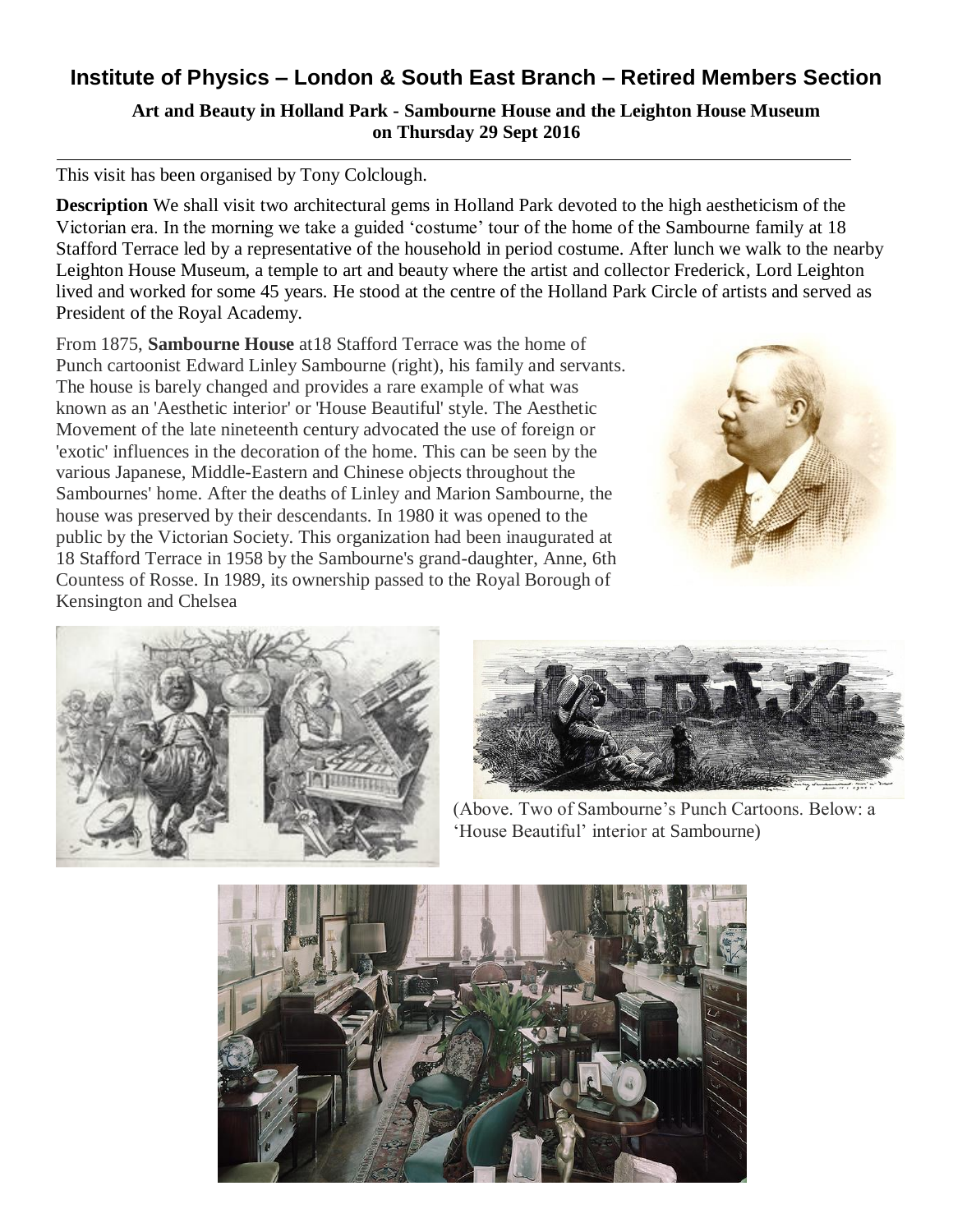The **Leighton House Museum** has a collection of 76 oil paintings by Leighton (right). These range from the small and loosely-painted colour sketches that he produced as part of the process of making his pictures, through to large-scale finished works produced for exhibition at the Royal Academy. (Below: Bianca by Leighton.)





(Below: interior of Leighton's 'House Beautiful')

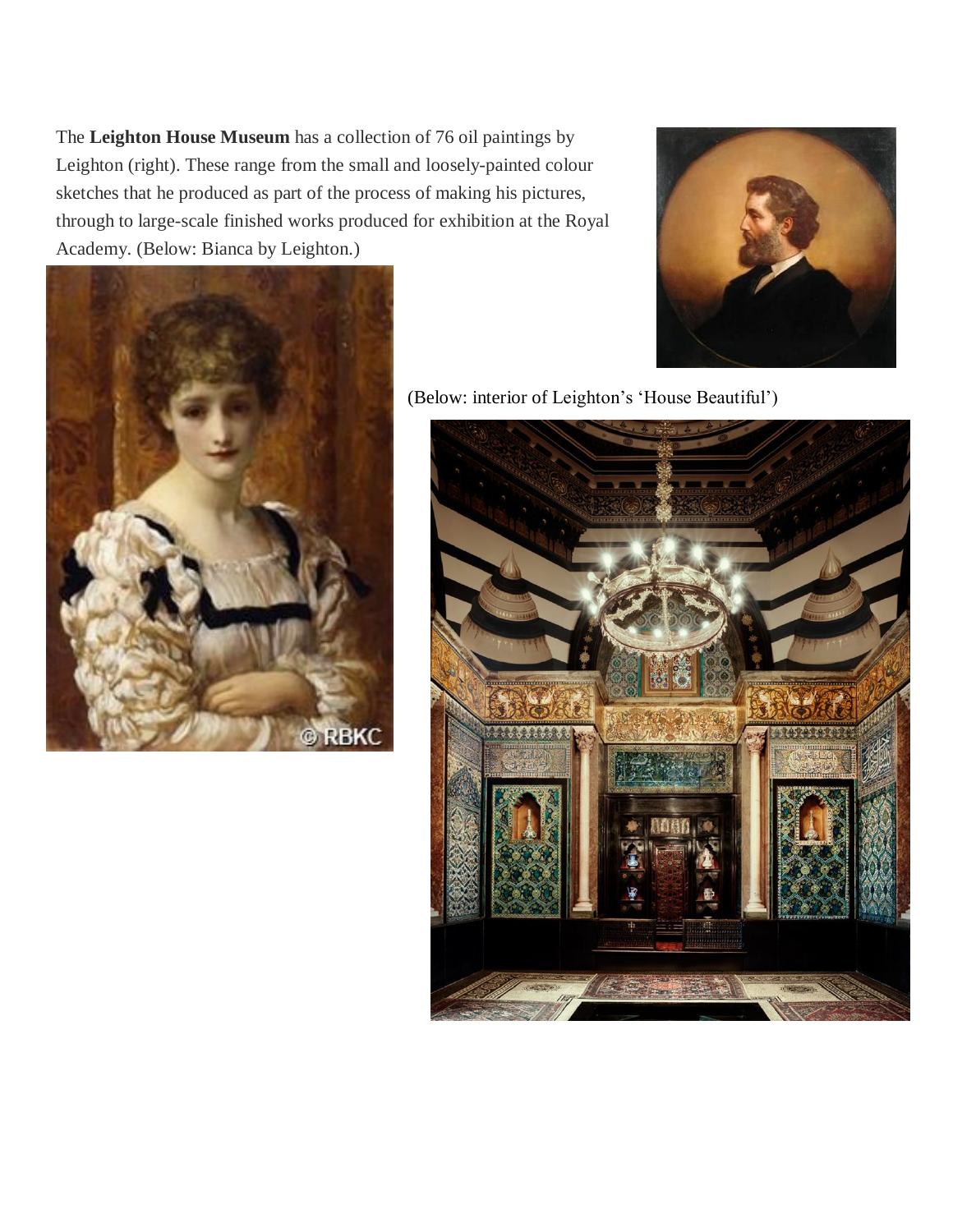**Where and when to meet**: We meet at Pret a Manger on your left in the arcade just as you emerge from the platforms at High St Kensington Station

**Getting there** Travelling by car is not advised. Take the District or Circle Line to High St Kensington (1 on map). We shall walk to Sambourne House (2 on map) from Pret A Manger taking about 7 min. After the costume tour, we go on foot to lunch at The Britannia (3 on map) some 150 m south down Allen St on the right. This should take no more than about5 min. After lunch we walk to The Leighton House Museum (4 on map) in Holland Park Road taking some 11 min

**Lunch:** We take lunch at The Britannia ('Pub Beautiful', below) where tables will be reserved for us.



### **Timetable** (times approximate**)**

| $10:30 - 10:50$ | Assemble at Pret a Manger at High St Kensington Station   |
|-----------------|-----------------------------------------------------------|
| !0:50           | Depart on foot for Sambourne House at 18 Stafford Terrace |
| $11:00 - 12:30$ | Guided costume tour of Sambourne House                    |
| 12:30           | March purposefully to the Britannia for lunch             |
| $12:30 - 14:30$ | Lunch                                                     |
| 14:30           | Depart for Leighton House Museum                          |
| $14:45 - 16:30$ | Guided tour of Leighton House Museum & private viewing    |

### **Size of party:** 12 – 30

**Cost:** £25 for entries and the two guided tours. Pay for your own travel, food and drink

**Contacts:** Before the day, contact Tony Colclough at [tonycolclough@tiscali.co.uk](mailto:tonycolclough@tiscali.co.uk) or on 020 8398 0766. On the day try 07930 171 307.

**Late arrivals:** Call 07930 171 307 and use the map and the timetable to catch us up.